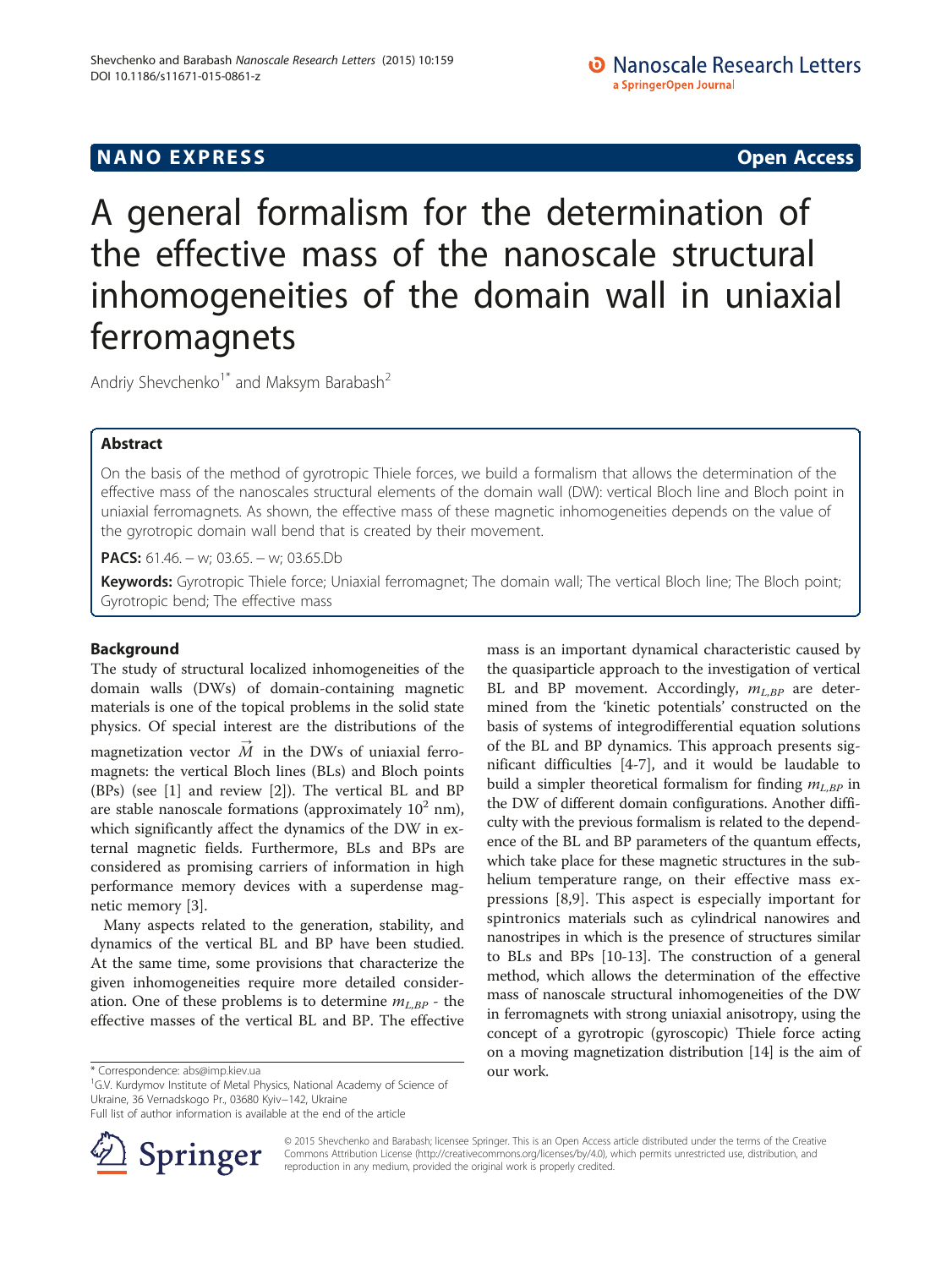### <span id="page-1-0"></span>Methods

have the form [[1\]](#page-3-0)

### Problem solving and discussion

Let us consider an isolated domain wall containing vertical BL that separate DWs into regions with opposite orientations of magnetization. In the Cartesian coordinate system with an axis OZ directed along the anisotropy axis, and an axis OY - in the normal plane of the DW, the position of the vector  $\overrightarrow{M}$  will be characterized by the polar and azimuthal angles  $\theta$  and  $\phi$ , respectively. The functional dependences of these angles corresponding to the static states of the DW and BL are well known and

$$
\theta(y) = \pm 2 \arctg \exp(y/\Delta);
$$
  
\n
$$
\phi(x) = \pm 2 \arctg \exp(x/\Delta),
$$
\n(1)

where  $\Delta$  is the DW width,  $\Lambda = \Delta \sqrt{Q}$  is the BL characteristic size, and Q is the material quality factor (the ratio of the magnetic anisotropy energy to the magnetostatic one),  $Q > 1$ .

Assuming that the system considered here is stationary, the expression for the density of gyroscopic force  $\stackrel{\rightarrow}{f}_g$ that acts on the system can be written as follows [\[14](#page-3-0)]

$$
\vec{f}_g = \frac{M_S}{\gamma} \left[ \vec{g} \times \vec{\nu} \right]
$$
 (2)

where  $M<sub>S</sub>$  is the saturation magnetization,  $\gamma$  is the gyromagnetic ratio,  $\vec{g} = -\sin\theta[\rightarrow \theta \times \rightarrow \phi]$  is the gyrotropic vector, and  $\vec{v} = (v_x \vec{e}_x, v_y \vec{e}_y)$  is the velocity of the magnetic inhomogeneity.

It should be noted that the vector  $\vec{g}$  is a local measure of the heterogeneity of the moving magnetization distribution in two coordinates  $x$  and  $y$  (in given case) and characterizes the link between its parts - BL and DW. This allows us to consider the  $\overrightarrow{f}_{g,x,y}$  components as interaction forces. So, the  $\overrightarrow{f}_{g,x}$  component manifests as a force that acts from the moving domain wall on the vertical BL. In turn, the component of  $\overrightarrow{f}_{g,y}$  acting on the DW is caused by the dynamics of the BL. The result is a deformation of the DW, namely a gyrotropic bend that can be characterized in terms of the Slonczewski approach [\[1\]](#page-3-0) by the coordinate of the normal displacement of its center -  $q(\xi)$ , where  $\xi = x - v_L t$ , and  $v_L$  is the BL velocity. In this case, external to the DW force  $\overrightarrow{f}_{g,y}$  produces the work with the average value  $\overline{W}$  that is related to the kinetic energy of the BL as follows

$$
\bar{W} = \frac{1}{2} \int f_{g,y} dx dy q_{\xi \to 0} = \frac{m_L v_L^2}{2}
$$
 (3)

Here  $q_{\xi \to 0}$  is DW displacement in the BL center. It is this equation and will be the basis for finding the effective mass of the DW structural elements. We will consider its application on specific examples.

For DW stabilized by the external bias field gradient  $H_{\sigma}$ , the system of equations of DW dynamics has form [[4\]](#page-3-0)

$$
\dot{\psi}\Delta\omega_M^{-1} = \Lambda^2 \partial^2 q / \partial x^2 - f q
$$
  
\n
$$
\dot{q}\Delta^{-1}\omega_M^{-1} = -\Lambda^2 \partial^2 \psi / \partial x^2 + \sin\psi \cos\psi
$$
\n(4)

where  $\psi(\xi)$  is angle of the vector  $\vec{M}$  in the DW center with axis OX,  $\omega_M = 4\pi \gamma M_S$ , and  $M_S$  is the saturation magnetization,  $f = H<sub>g</sub> \Delta / 4 \pi M<sub>S</sub>$ .

In the case  $f < 1$  and  $v_L < \Lambda \omega_M$  and we obtain from (4)

$$
q_{\xi \to 0} = \pi \frac{\Delta \omega_M^{-1} v_L}{2\Lambda \sqrt{f}} \tag{5}
$$

In the first approximation we assume that  $\psi(\xi) = \phi(\xi)$ and using formulae  $(1)$  to  $(3)$ ,  $(5)$ , we find the effective mass of the vertical BL

$$
m_L = \pi \left( 4\sqrt{f} \gamma^2 Q^{1/2} \right)^{-1} \tag{6}
$$

Note that expression (6) is the same as the formula for  $m<sub>L</sub>$  from article [\[4\]](#page-3-0) lending credence to formalism presented here. In our case, we did not need the solution of the system Equation (4). We have found the asymptotic expression for the gyrotropic bend of the domain wall  $q_{\xi} \rightarrow 0$ , which simplifies the study of the problem.

#### Results and discussion

The dependence of the effective mass on the DW gyrotropic bend value caused by the motion of the BL indicates an inertial character of  $m<sub>L</sub>$ . In this case, a decrease in the field of stabilization of the domain wall  $H_{\sigma}$  should result in an increase of  $q_{\xi \to 0}$  and, accordingly,  $m_L$ . This agrees with formula (6):  $m_L \sim 1/\sqrt{f}$ . In turn, from the system of equations (4), it is easy to show that  $m_l \sim f^{-1}$ for values  $f > 1$ . The dependence of the effective mass of the vertical BL on the gradient of the bias field stabilizing DW indicates the unstable natural motion of 'hard' DW (DW with complex interior structure), which is also reflected in the quadratic character of the DW spectrum oscillations [[15](#page-3-0)]. Obviously, an external magnetic field is necessary for stabilizing the DW in the case of vertical BL motion.

It should be mentioned that taking together expression (2) and differentiating with respect to time of the second equation of system (4) yields, as expected, the Newton's Second law for the DW

$$
m_{DW}\ddot{q}=\int f_{g,y}dy
$$

where  $m_{DW} = (2\pi\Delta\gamma^2)^{-1}$  is the DW effective mass [\[1](#page-3-0)]. Note that the viscosity of the system is taken into account by introducing into the balance of forces a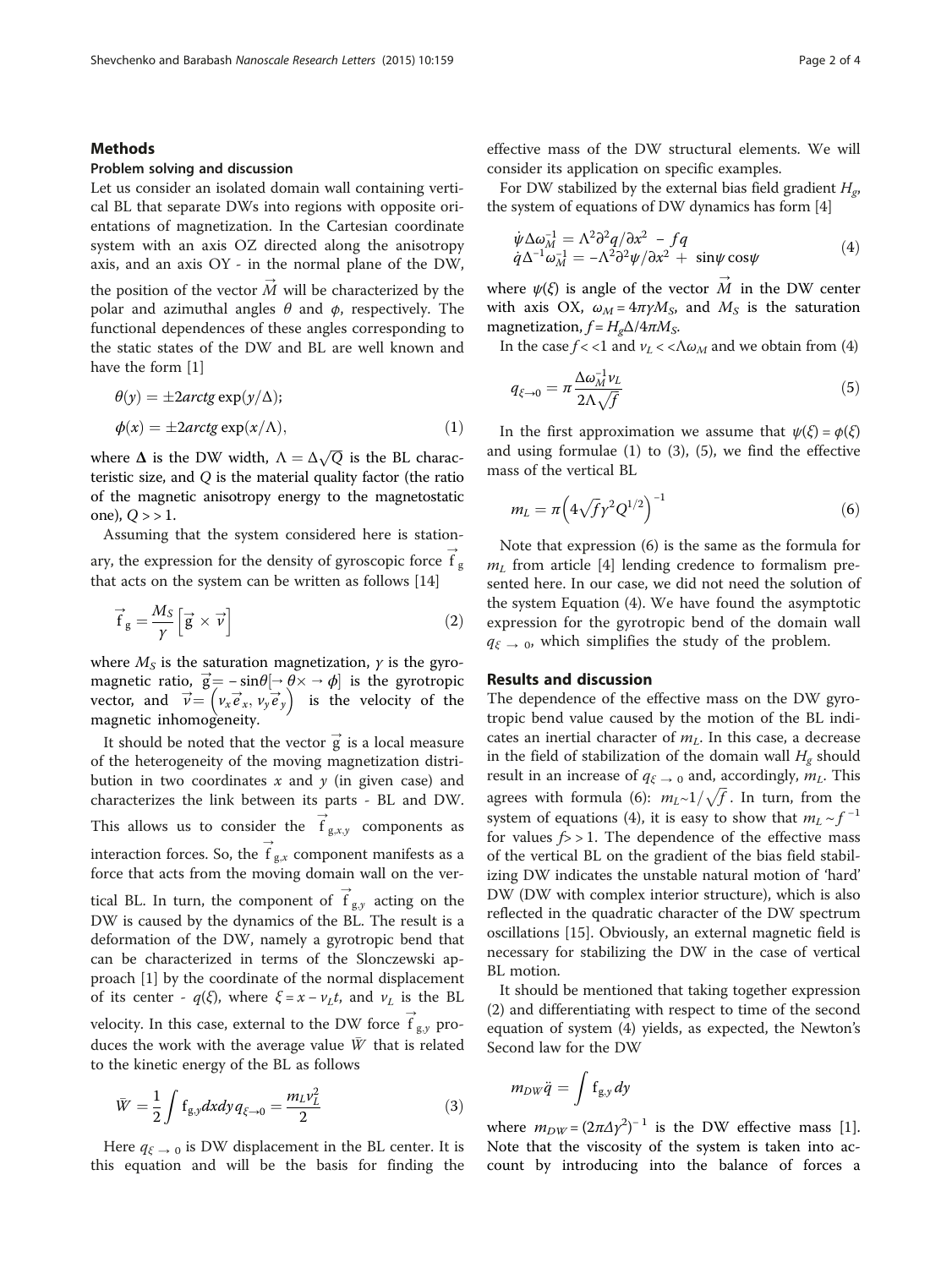<span id="page-2-0"></span>dissipative linear vector function [\[16](#page-3-0)], which, to simplify the consideration of the problem, we do not consider in our article. Its effect on the stationary motion of the BL and BP results in finite values of the mobility of the DW structural inhomogeneities, causing negligibly small additions to their effective masses [[1,6,7\]](#page-3-0). However, in yttrium-iron garnets, where the viscosity is due to an exchange relaxation of the magnetization vector [\[17](#page-3-0)], the viscosity can considerably affect the BP dynamics [[18\]](#page-3-0). Therefore, in these materials it is necessary to consider some given factor in the determining of the BP effective mass.

Let us now consider the vertical BL in the DW of the magnetic film. In this case, from article [\[6](#page-3-0)], it follows that the DW gyrotropic bend in the BL center has the form

$$
q_{\xi \to 0} = \dot{x}_0 b^{-1} \omega_M^{-1} \sqrt{\pi} Q^{-1/2},\tag{7}
$$

where  $\dot{x}_0$  is the BL velocity, h is film thickness,

$$
b = (f - f_c)^{1/2} \left( 1 + \frac{\Delta}{\pi h k_c^2} - \frac{\Delta}{\pi h} \left( \frac{h}{\Lambda} \right)^2 K_0 \left( \frac{k_c h}{\Lambda} \right) - \frac{\Delta}{\pi h} \left( \frac{h}{\Lambda} \right)^2 \frac{K_1 (k_c h/\Lambda)}{k_c h/\Lambda} \right)^{1/2},
$$

 $f_c$  and  $k_c$  are the respective critical values of the bias field gradient and wave vector characterizing DW bending instability [\[19](#page-3-0)], and  $K_{0,1}(x)$  are the McDonald functions.

It is noteworthy that instead of the laborious process of finding the 'kinetic potential' of the vertical BL, it is possible to use Equations ([3\)](#page-1-0) and (7) to easily obtain the expression for  $m_{L,f}$  - the effective mass of the vertical BL in DW of magnetic film. The result (provide a reference to the final equation) coincides with the corresponding formula given in article [\[6](#page-3-0)]

$$
m_{L,f}=3\pi \Big( 8b\gamma^2 Q^{1/2} \Big)^{-1}.
$$

Similarly, for the vertical BL in the domain wall of the magnetic bubble domain, in accordance with [\[7](#page-3-0)], defining the Fourier harmonics of the DW bend in the BL center, we can write

$$
\begin{array}{l} \displaystyle q_{1,0}^{(1)}=-\frac{\dot\beta_L a^2 h}{4\omega_M\left[S_0(a)-lh^{-1}\right]} \;\;,\\ \\ \displaystyle q_{1,n}^{(1)}=-\frac{\dot\beta_L a^2 h}{2\omega_M(n^2-1)\left[lh^{-1}-S_n(a)^n\right]ch(\pi\Lambda n/2r),} \;\;n{\geq}2\,;\, q_{2,n}^{(1)}=0, \end{array}
$$

where  $\beta_L$  is the angle coordinate of the BL center,  $a = 2r/h$ , r is the domain radius, l is the characteristic length, and  $S_n$ (*a*) is the Thiele functions [[20](#page-3-0)]. Then using Equation  $(3)$  $(3)$  $(3)$ , we find that  $m_{L,BD}$  - the effective mass of the vertical BL in the DW of magnetic bubble - can be written as

$$
m_{L,BD} = \frac{a}{\gamma^2} \left[ \frac{1}{4 \left[ S_0(a) - l h^{-1} \right]} + \sum_{n=2}^{\infty} \frac{c h^{-2} (\pi \Lambda n/2r)}{2(n^2-1) \left[ l h^{-1} - S_n(a) \right]} \right]
$$

The identity of the given formula to similar expression from article [[7](#page-3-0)] again demonstrates the universality of our formalism in a variety of domain systems.

Let us consider the DW, where elements of the internal structure are the vertical BL and Bloch point, and separate the BL into two parts with an antiparallel orientation of vector  $\vec{M}$ . The characteristic area of BP is the domain wall region  $\Delta < R < \Lambda$ , where  $R = \sqrt{x^2 + z^2}$ . It is the area that mainly contributes to the effective mass of the Bloch point -  $m_{BP}$ . In this region, there is a 'vortexlike' deformation of the BL magnetic structure, which is described by the system of equations [[5\]](#page-3-0)

$$
\dot{\phi}\Delta\omega_M^{-1} = \Lambda^2 \partial^2 q / \partial x^2 + \Lambda^2 \partial^2 q / \partial z^2 - f q
$$
  
\n
$$
-\dot{q}\Delta^{-1}\omega_M^{-1} = \Lambda^2 \partial^2 \phi / \partial x^2 + \Lambda^2 \partial^2 \phi / \partial z^2
$$
\n(8)

where  $\varphi = \frac{arctgM_v}{M_x}$ .

In the static state, the solution for the angle  $\varphi(z,x)$  can be defined from the second equation of system (8) and has the form

$$
tg\phi = z/x \tag{9}
$$

It should be noted that the direct application of formula ([3\)](#page-1-0) is limited by the vanishing of the magnetic moment vector in the BP center, making it necessary to use the microscopic Landau - Lifshitz Equation. However, since it is this area  $\Delta < R < \Lambda$  that corresponds to core structural deformation of the Bloch line by BP, it is clear that Equation ([3\)](#page-1-0) can be used to estimate  $m_{BP}$ . For this purpose, assuming  $z = z - v_z t$  ( $v_z$  is BP velocity) from formulae ([1\)](#page-1-0) and [\(2](#page-1-0)), and taking into account expression (9), we find that the force causing the DW gyrotropic bend can be expressed as

$$
\int dy \int_{\Delta < R \le \Lambda} f_{g,y} dx dz = \frac{2M_S v_z}{\gamma} \int_{\Delta < R \le \Lambda} \frac{\partial \phi}{\partial z} dx dz \approx \frac{4M_S v_z \Lambda}{\gamma}
$$
\n(10)

Further, from the first equation of system (9) for the coordinate of the DW normal displacement, we obtain  $q \sim \pi \Delta \omega_M^{-1} \Lambda^{-1} v_Z$ . Assuming that the bias field gradient<br>is small  $f \sim 1$  and using formulae (3) and (10), we find an is small  $f \lt \lt 1$ , and using formulae ([3](#page-1-0)) and (10), we find an estimation of the BP effective mass, which coincides with the corresponding result in the article [\[5](#page-3-0)]:

$$
m_{BP} \sim \Delta/\gamma^2
$$

An analysis of this expression shows that  $m_{BP}$  does not depend on the bias field gradient, in contrast to the dependence of the effective mass on the vertical BL (see expression ([6\)](#page-1-0)). This results from the local character of